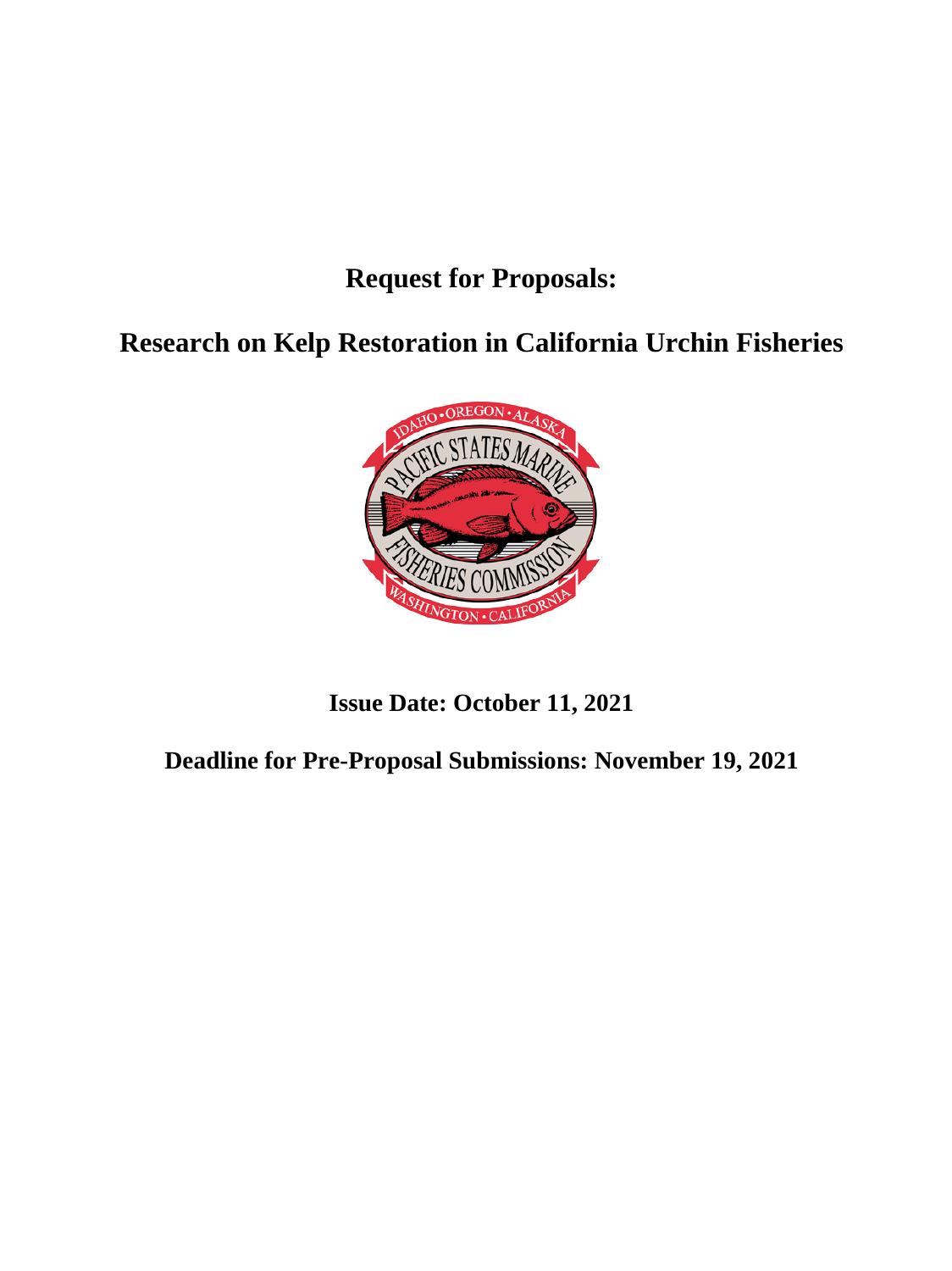# **Proposal Schedule**

| October 11, 2021:                       | Request for Proposal (RFP) issued and distributed                                                                                                                                                                                                        |
|-----------------------------------------|----------------------------------------------------------------------------------------------------------------------------------------------------------------------------------------------------------------------------------------------------------|
| November 5, 2021:                       | Deadline for written questions regarding this RFP<br>Please email questions to Michael Arredondo at<br>marredondo@psmfc.org                                                                                                                              |
| November 12, 2021:                      | Q&A document, including the answer to the written questions posted on<br>the PSMFC website at: http://www.psmfc.org/procurements                                                                                                                         |
|                                         | November 19, 2021: Deadline for submission of pre-proposals<br>Proposals must be submitted by e-mail to: marredondo@psmfc.org<br>Subject line for submissions: Red Sea Urchin Mitigation Research<br>Faxed and hard copy proposals will not be accepted. |
| November 22 -<br>December 3, 2021:      | Pre-Proposal review                                                                                                                                                                                                                                      |
| December 6, 2021:                       | Full-proposals requested from selected applicants                                                                                                                                                                                                        |
| January 14, 2021:                       | Full-proposals due                                                                                                                                                                                                                                       |
| January 31, 2021:                       | Proposal applicants notified of recommendations                                                                                                                                                                                                          |
| February 15, $2022 -$<br>June 30, 2024: | <b>Anticipated Project Period</b>                                                                                                                                                                                                                        |

# **Funding Opportunity Description**

## **Summary**

The Pacific States Marine Fisheries Commission (PSMFC), in cooperation with the National Oceanic Atmospheric Administration (NOAA) and the California Department of Fish and Wildlife (CDFW), will be issuing \$656,734 in grants to fund projects that investigate ways to improve resiliency in California's urchin fisheries and mitigate the effects of kelp loss.

Funding is available for up to 2 years and research must be completed by June 30, 2024.

High priority will be given to projects located in northern California, (north of the Monterey/San Luis Obispo County line) and utilize commercial red sea urchin fishery participants. Projects solely focused on southern California (south of the Monterey/San Luis Obispo County line) will not be considered.

Four areas of interest include:

1. Kelp forest restoration. Specific projects of interest include restoration, rehabilitation, and enhancement of kelp forest ecosystems promoting immediate and long-term recovery.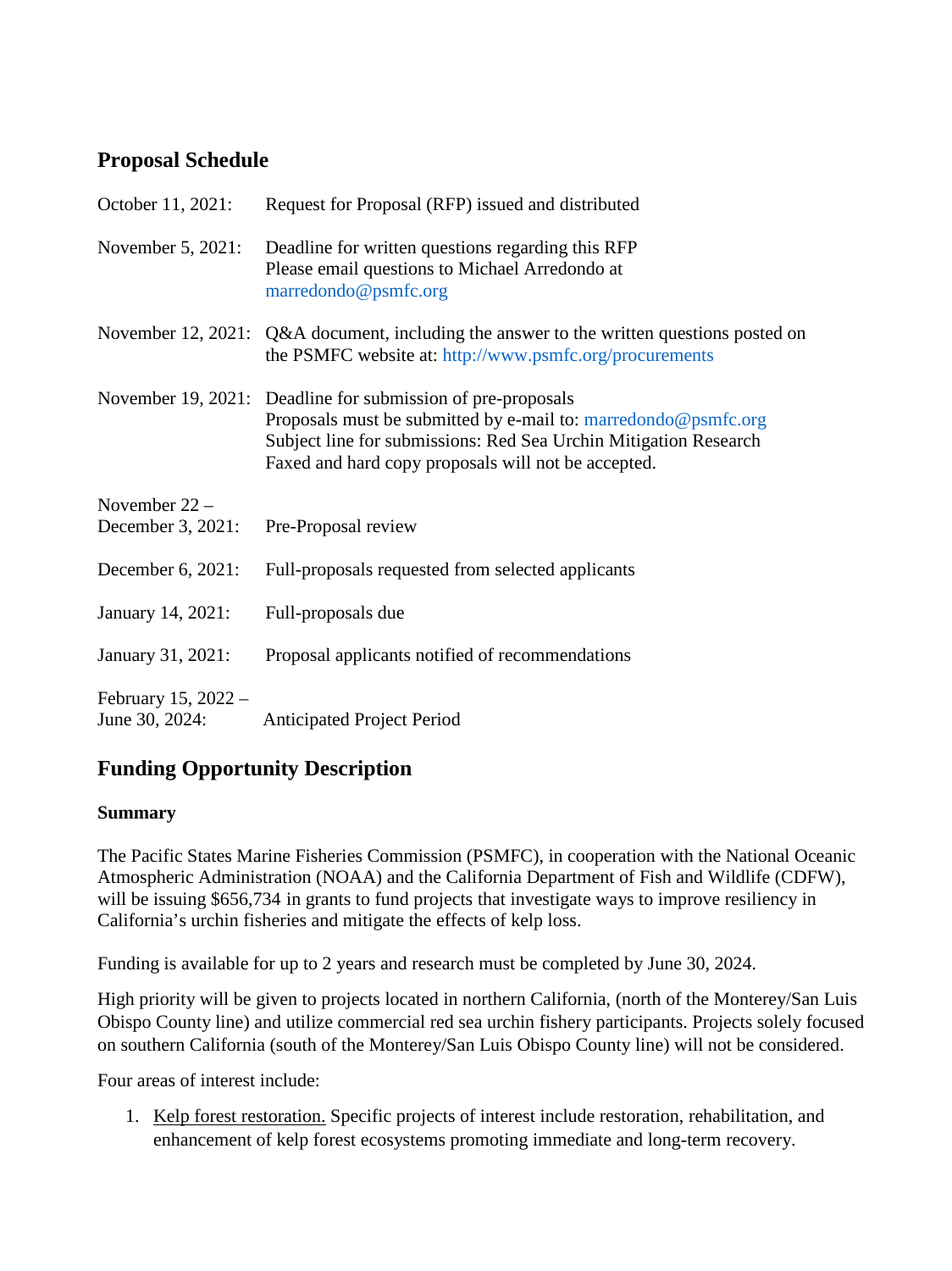- 2. Marketing. Specific projects of interest include evaluation of strategies to add value to red sea urchin and further develop markets for purple sea urchin including non-consumptive products.
- 3. Recruitment Studies. Specific projects of interest include assessment and evaluation of the factors affecting recruitment of sea urchin and keystone invertebrate predators within kelp ecosystems.
- 4. Socioeconomic assessments. Specific projects would contribute to an increased understanding of the red sea urchin fishery collapse, its effect on localized economies within the California fishing communities and inform strategies to better mitigate against future losses in the fishery.

The Pacific States Marine Fisheries Commission (PSMFC) will be issuing \$656,734 in grants to qualified projects. At least 50% of available funds will be awarded to kelp forest restoration and marketing topics; no more than 50% of the funds will be awarded to recruitment studies and socioeconomic assessment projects.

Successful award of grant funds does not relieve the recipient from the responsibility to obtain any other required permit(s), or comply with any other Federal, State, or local laws and regulations.

# **Eligible Applicants**

Researchers at U.S. academic institutions, research laboratories, for-profit companies/firms, nonprofits, and state agencies are all eligible. Proposals from foreign entities are not eligible. Proposals involving multiple investigators are welcome. Any U.S. federal government agencies, including Regional Fishery Management Councils are not eligible to receive funding through this solicitation.

## **Application and Submission Information**

## **PRE-PROPOSAL APPLICATION**

## **Pre-proposals are due by 5:00 p.m. PST on November 19, 2021 to marredondo@psmfc.org**

Initial proposals (2-page limit) will allow the Pacific States Marine Fisheries Commission along with the California Department of Fish and Wildlife and a panel of industry stakeholders to assess research proposals in relation to identified research priorities and available funding.

Pre-proposals should include the following information:

- Name of applicant and contact information
- Title of project
- Brief discussion of the focal topic and approach
- Approximate funding to be requested

An individual may submit more than one pre-proposal but only one project may be funded to the lead PI. However, lead PIs may act as co-PIs and partners on other projects being considered.

If selected for further consideration, applicants will be asked to fill out a full proposal.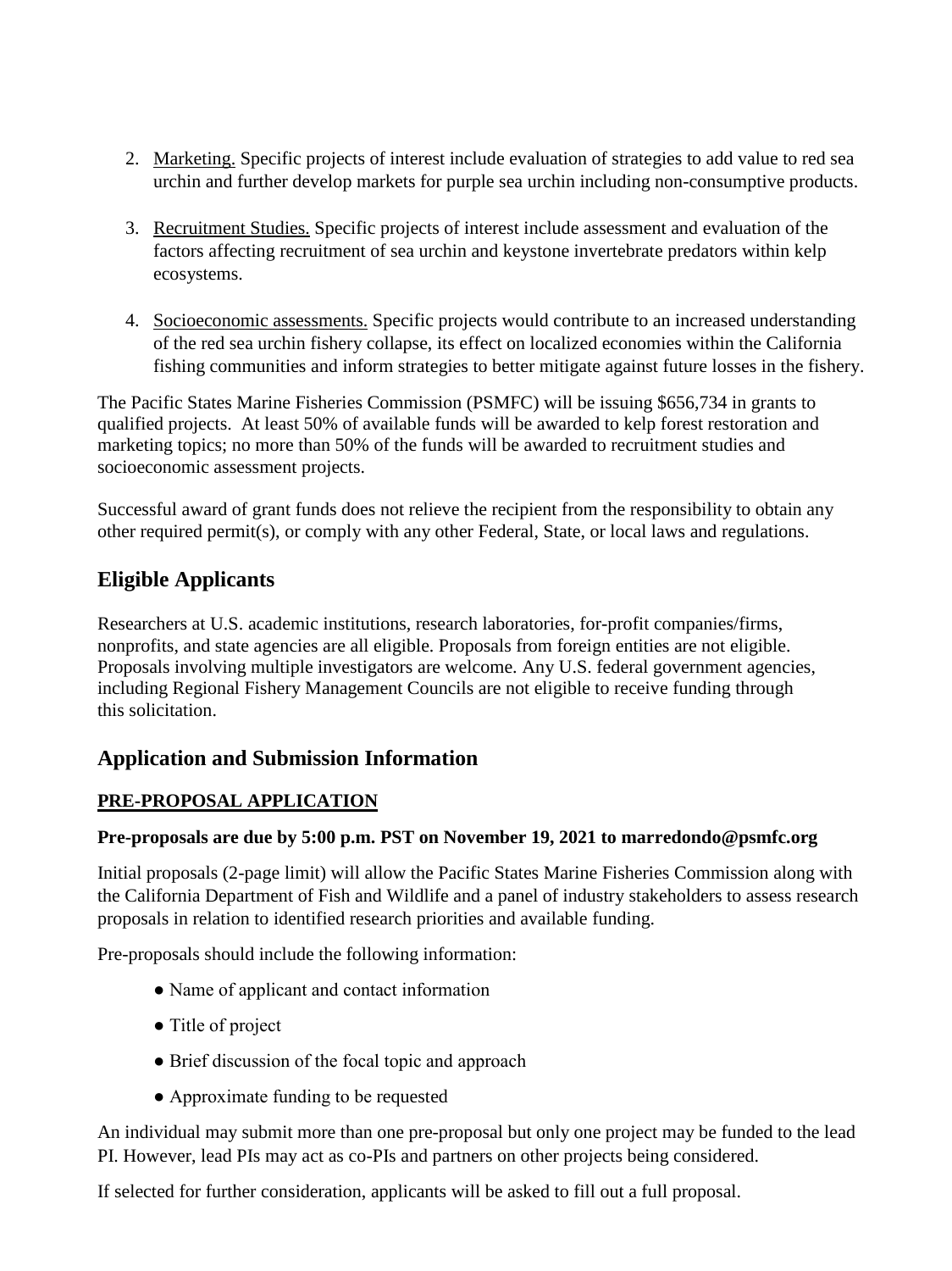### **FULL PROPOSALS CONTENT**

The full proposal format must be in at least a **12-point font.** Brevity will assist reviewers and program staff in dealing effectively with proposals. Tables and visual materials, including charts, graphs, maps, photographs and other pictorial presentations are included in the **5-page proposal limit.**  Data management plans and/or access agreements as well as budgets and justifications, project summary, and previous, current and pending support sections do not count towards the page limit. Appendices may include information such as resumes and/or letters of endorsement.

Additional informational material will be disregarded.

Proposals must include the following information in the format outlined below.

### a. **Project summary (1-page limit)**:

- (1) Organization title.
- (2) Principal Investigator(s) (PI).
- (3) Address, telephone number, and email address of Principal Investigator(s).
- (4) Project title.
- (5) Project objectives for the project period.
- (6) Summary of work to be performed within the project period.
- (7) Summary of required state/federal permits to conduct work
- (8) Budget Information
	- Total funds requested from PSMFC;
		- Current and pending support (if applicable)
		- Cost sharing to be provided to this project, if any (not required). Specify whether contributions are cash or in kind;
		- Total project cost.

b. **Project description (5 page limit):** Each project must be completely and accurately described. The main body of the proposal should be a clear statement of the work to be undertaken and should include: specific objectives and performance measures for the period of the proposed work and the expected significance; relation to longer-term goals of the project; and relation to other work planned, anticipated, or underway.

**c. Project Budget:** You must include in the proposal a detailed narrative for each category providing an explanation and/or process for how the funds will be used and/or allocated. Describe and justify the budget for each organization or agency requesting funding in this proposal using the mandatory budget categories listed below.

• **Personnel (including Fringe Benefits):** Include the salary detail for all employees assigned to this project. Explain the duties for each individual identified by name and position. State the time commitments such as hours and percent of time for each position. List the total charges for each person. Provide detail on all fringe benefits in correlation to the employee's hourly wage and the number of hours to be worked in association with the proposed project. Identify what types of fringe benefits are being covered. Describe the total charges for each person listed along with an explanation of how the charges were calculated.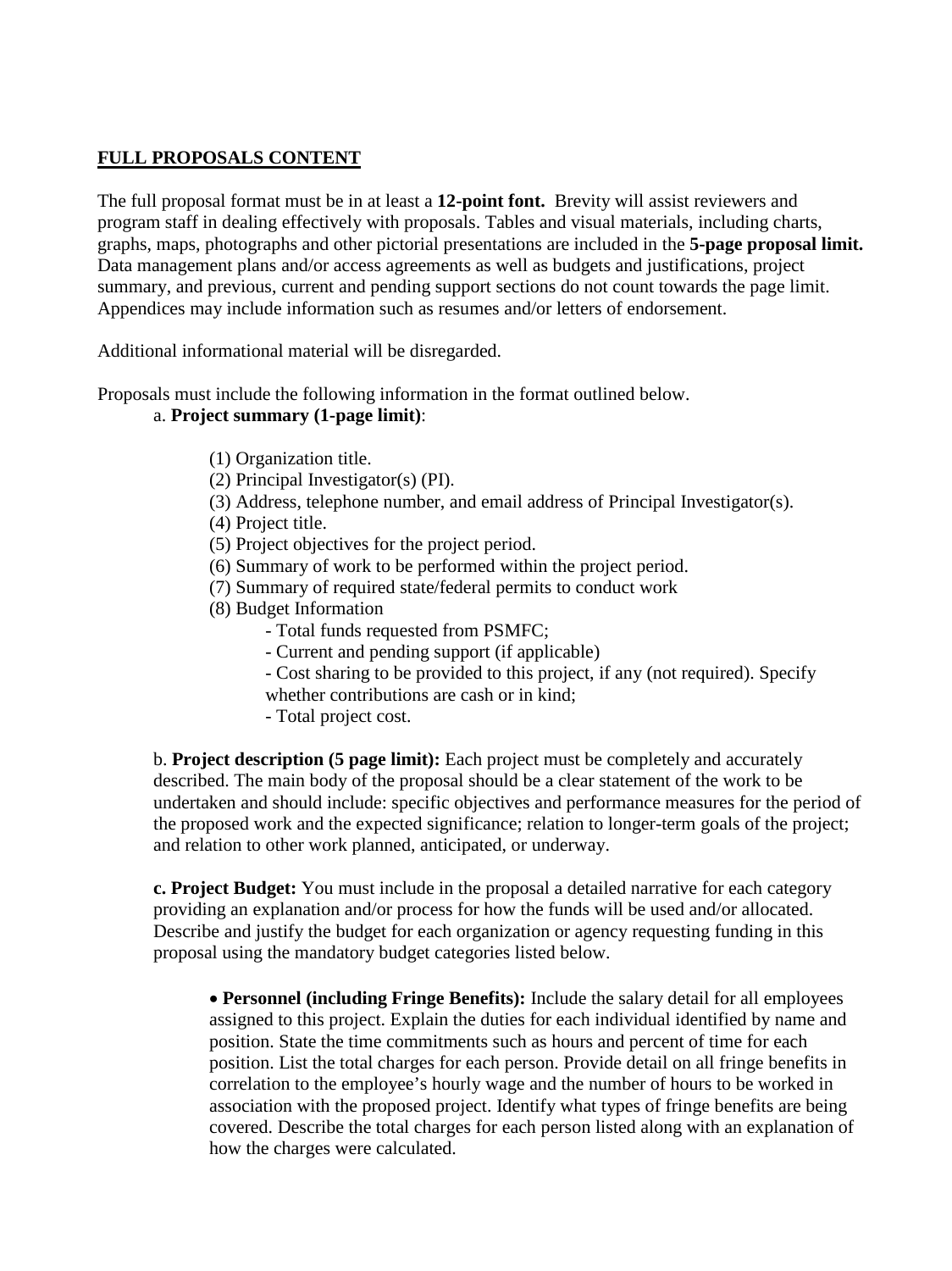• **Travel:** These costs include lodging, airfare, per diem, ground transportation and other directly related expenses incurred while traveling for the purpose of the proposed project. Include each traveler's name, dates of travel, purpose of travel, destination, and itemized costs to include lodging, airfare, per diem, ground transportation, etc. Identify why the requested travel is directly relevant to the successful completion of the project. If there are any actual trip details that remain unknown, please explain what the basis for the proposed travel charges.

• **Contractual:** Include all expenditures associated with contractually-related activities that are directly associated with the proposed project. List each contract as a separate item. Describe the applicability to the project for each contract to be acquired.

• **Supplies:** Include a description of all equipment that individually costs under \$5,000 and miscellaneous supplies and materials that are required for the purpose of the proposed project. Itemize supplies by type of material or nature of expense. Identify how the proposed supplies are necessary for the successful completion of the project.

• **Equipment:** Include items that individually cost more than \$5,000. For any items of equipment whose costs exceed \$5,000, a description of the item and associated costs is required. List each item of equipment being requested. For each item of equipment, please identify the number of units, cost per unit and total cost specified. Explain why each item of equipment is necessary for the successful completion of the project.

• **Indirect Costs:** These are costs incurred by the investigating organization as a result of administering the proposed project but not directly associated with project implementation. Indirect costs generally include space rental, utilities, postage, data processing, training, safety management, affirmative action programs, administrative support, and supervisory oversight. **NOTE:** All proposals must include copy of the approved negotiated indirect cost rate document or similar verifying your indirect rate as part of your proposal package. Our intent is that institutions undertaking research apply funds to expenses directly related to the project, and have the ability to complete the project with low indirect cost rates.

#### **Instructions, Conditions and Notices to Proposers**

1. Questions regarding this RFP shall be submitted in writing no later than **October 22, 2021** to:

> Michael Arredondo 205 SE Spokane Street, Suite 100 Portland, OR 97202 Email: marredondo@psmfc.org Phone: (503) 595 - 3100 Fax: (503) 595 – 3444

The subject line of emailed questions must be entitled: "Red Sea Urchin Mitigation Research RFP Questions".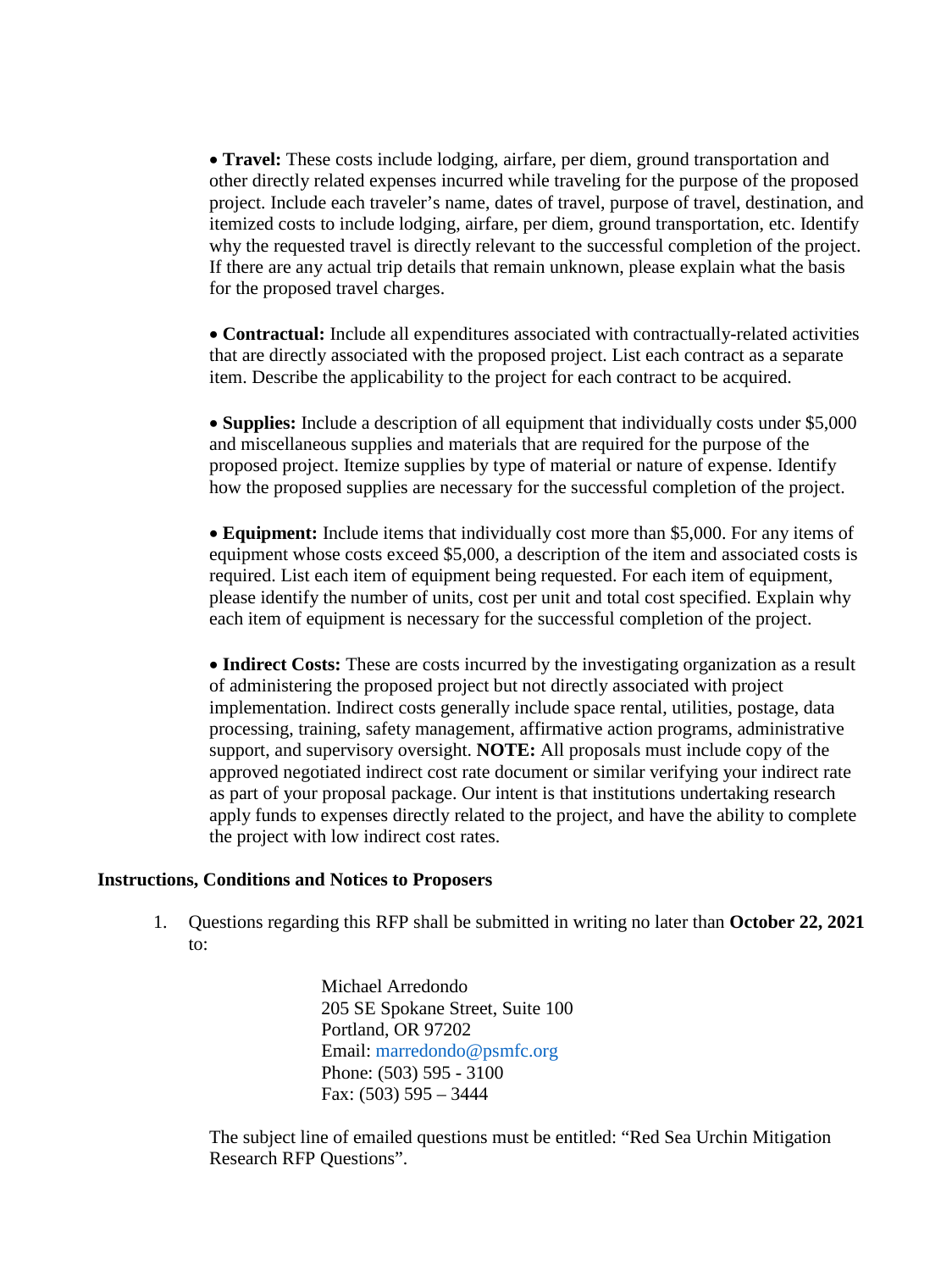The answers to the written questions will be posted on PSMFC's website by **October 28, 2021**

2. Amendments to the Solicitation

If this solicitation is amended, all terms and conditions that are not amended remain unchanged. Proposers shall acknowledge receipt of any amendment to this solicitation in Proposer's cover letter.

- 3. Submission, Modification Revision and Withdrawal of Proposals
	- a. The deadline for pre-proposals is **November 19, 2021:**

Attn: Michael Arredondo 205 SE Spokane Street, Suite 100 Portland, OR 97202 Email: marredondo@psmfc.org Phone: (503) 595 – 3100 Fax: (503) 595 – 3444

b. PSMFC reserves the right to consult with and to consider information from its own sources, including information from state and federal agencies regarding the proposer's prior performance or the status of outstanding investigations or warrants involving the proposer.

#### c. Late proposals

i. Any proposal, modification, or revision at the PSMFC office designated in the solicitation after the exact time specified for receipt to offers is "late" and will not be considered unless it is received before award is made, the PSMFC Fiscal Manager determines that accepting the late offer would not unduly delay the acquisition; and

ii. There is acceptable evidence to establish that it was received at the PSMFC installation designation for receipt of offers and was under the PSMFC's control prior to the time set for receipt to offers; or

iii. It is the only proposal received.

iv. However, a late modification of an otherwise successful proposal that makes its terms more favorable to the PSMFC, will be considered at any time it is received and may be accepted.

v. Acceptable evidence to establish time of receipt at the PSMFC installation includes the time/date stamp of that installation on the proposal wrapper, other documentary evidence of receipt maintained by the installation, or oral testimony or statements of PSMFC personnel.

d. If an emergency or unanticipated event interrupts normal PSMFC processes so that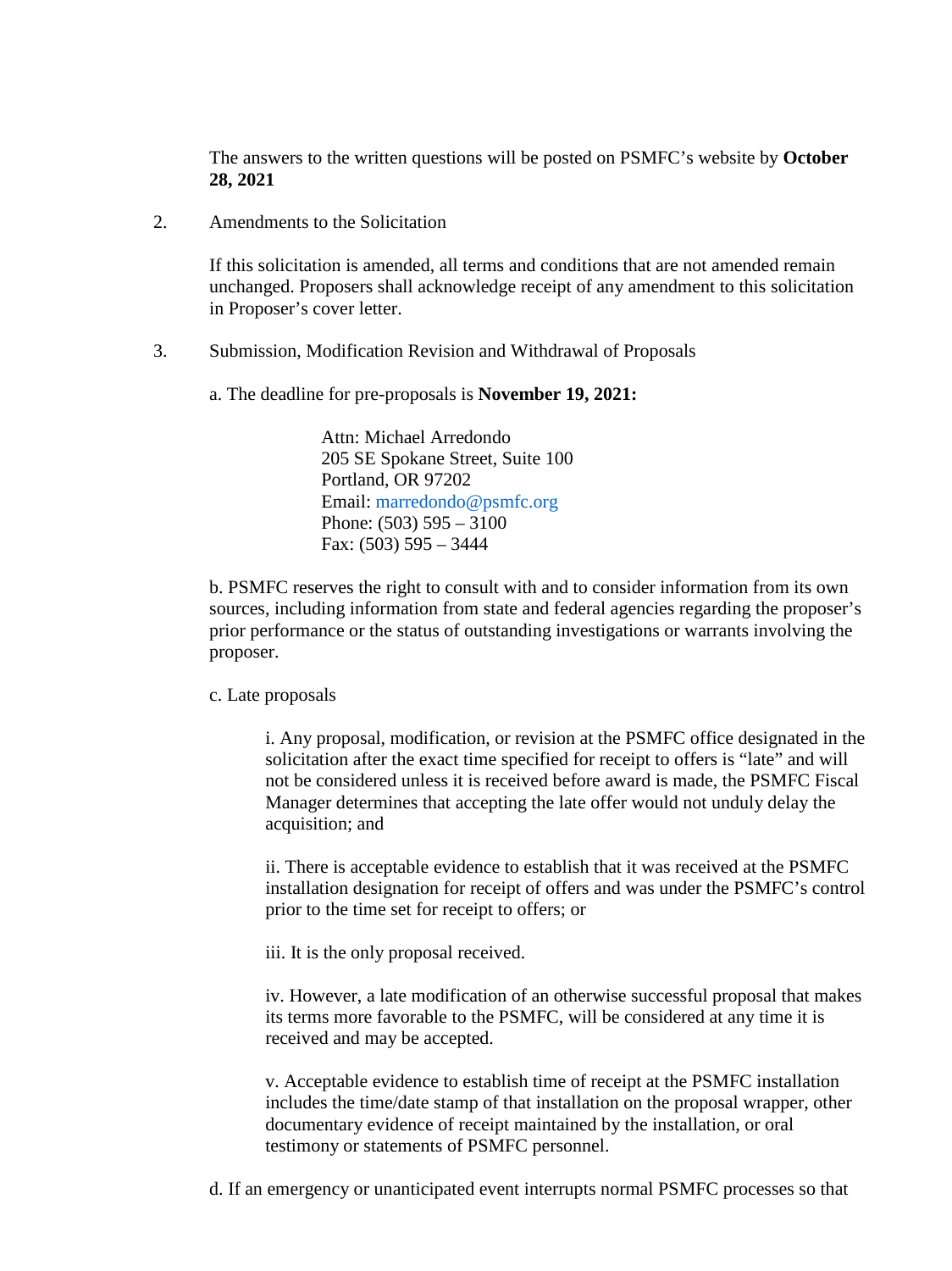proposals cannot be received at the office designated for receipt of proposals by the exact time specified in the solicitation, and urgent PSMFC requirements preclude amendment of the solicitation, the time specified for receipt of proposals will be deemed to be extended to the same time of day specified in the solicitation on the first work day on which normal PSMFC processes resume.

e. Proposals may be withdrawn by written notice received at any time before award. Proposals may be withdrawn in person by an offer or an authorized representative, if the identity of the person requesting withdrawal is established and the person signs a receipt for the proposal before award.

f. Proposers shall submit proposals in response to this solicitation in English and in U.S. dollars.

g. Proposers may submit modifications to their proposals at any time before the solicitation closing date and time, and may submit modifications in response to an amendment, or to correct a mistake at any time before award.

h. Proposers may submit revised proposals only if requested or allowed by PSMFC.

i. Proposals may be withdrawn at any time before award. Withdrawals are effective upon receipt of notice by the Fiscal Manager.

j. Each Proposal must state that it is a firm offer which may be accepted within a period of ninety (90) days. Although the contract is expected to be awarded prior to that time, the ninety-day period is requested in order to allow for unforeseeable delays.

k. Proposer shall submit the name, address, and telephone number of the person(s) with the authority to bind the firm, as well as to answer questions or provide clarification concerning the firm's proposal.

l. PSMFC is not liable for any costs incurred by vendors/contractors in developing or submitting their response to this RFP.

#### **Proposal Evaluation**

1. All proposals received in accordance with these RFP instructions will be evaluated to determine if they are complete and meet the requirements specified in this RFP.

2. All proposals received in accordance with these RFP instructions will be reviewed, analyzed, evaluated and scored in accordance with the criteria described below. If needed, additional information may be requested from one or more proposers.

3. Request for additional information. During the evaluation period, PSMFC may request additional information in order to fairly evaluate a proposer's offer. If such information is required, the proposer will be notified in writing (or by email) and will be permitted a reasonable period of time to respond.